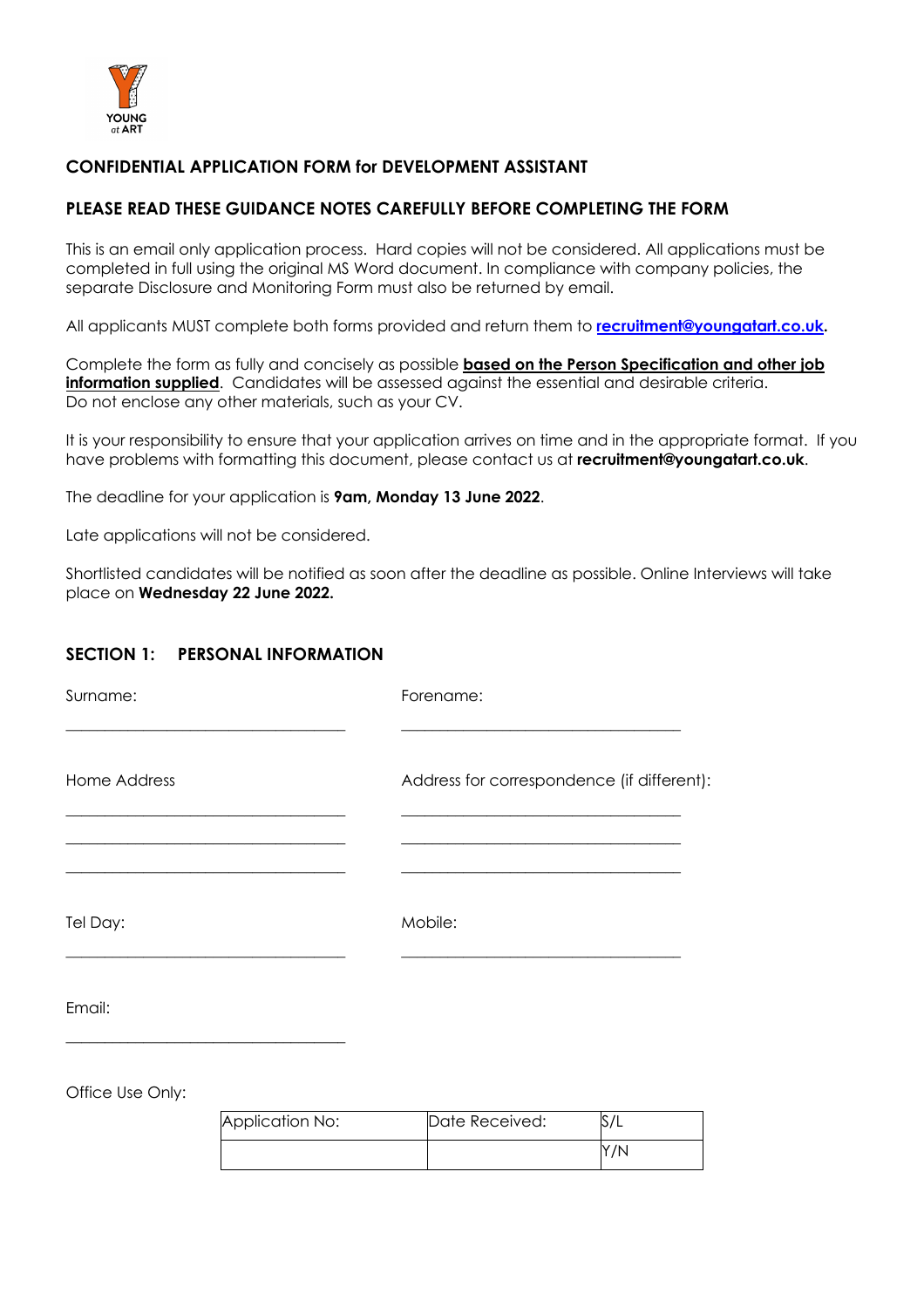# **SECTION 2: CURRENT OR MOST RECENT EMPLOYMENT**

Please give details of your current post or your most recent employment.

| Employer's Name:                                                                                                                          | Address:                                                                                                                         |  |
|-------------------------------------------------------------------------------------------------------------------------------------------|----------------------------------------------------------------------------------------------------------------------------------|--|
| Telephone Number:                                                                                                                         | <u> 1989 - Jan James James Barbara, martxa amerikan personal (h. 1989).</u>                                                      |  |
| Your job title:                                                                                                                           | <u> 1980 - Johann Barn, mars ar breithinn ar chwaraeth a bhaile ann an t-an an t-an ann an t-an ann an t-an an an</u><br>Salary: |  |
| <u> 1989 - Johann Stoff, deutscher Stoffen und der Stoffen und der Stoffen und der Stoffen und der Stoffen und der</u><br>Date commenced: | Date left:                                                                                                                       |  |
| Reason(s) for leaving:                                                                                                                    |                                                                                                                                  |  |
|                                                                                                                                           |                                                                                                                                  |  |
|                                                                                                                                           |                                                                                                                                  |  |
|                                                                                                                                           |                                                                                                                                  |  |
| Amount of sick leave taken in the last twelve months: __________________________                                                          |                                                                                                                                  |  |
| Please outline your main job responsibilities:                                                                                            |                                                                                                                                  |  |
|                                                                                                                                           |                                                                                                                                  |  |
|                                                                                                                                           |                                                                                                                                  |  |
|                                                                                                                                           |                                                                                                                                  |  |
|                                                                                                                                           |                                                                                                                                  |  |
|                                                                                                                                           |                                                                                                                                  |  |
|                                                                                                                                           |                                                                                                                                  |  |
|                                                                                                                                           |                                                                                                                                  |  |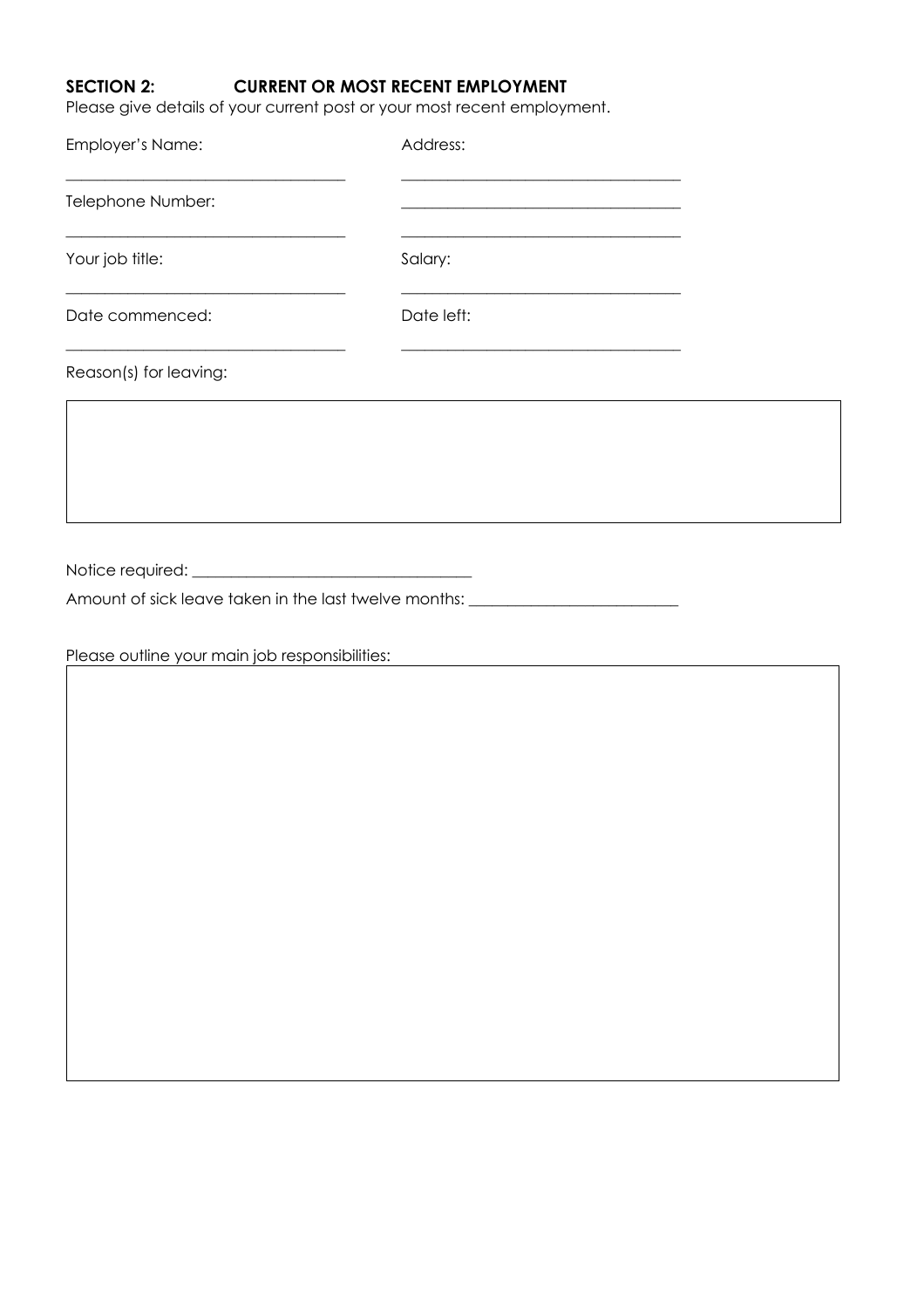# **SECTION 3 HISTORY OF EMPLOYMENT AND/OR VOLUNTARY EXPERIENCE**

Please detail other posts held, starting with the one immediately prior to that already described. Continue on a separate sheet if necessary.

|          | Employer's name & nature of Job Title & main responsibilities | Date      | Date left |
|----------|---------------------------------------------------------------|-----------|-----------|
| business |                                                               | commenced |           |
|          |                                                               |           |           |
|          |                                                               |           |           |
|          |                                                               |           |           |
|          |                                                               |           |           |
|          |                                                               |           |           |
|          |                                                               |           |           |
|          |                                                               |           |           |
|          |                                                               |           |           |
|          |                                                               |           |           |
|          |                                                               |           |           |
|          |                                                               |           |           |
|          |                                                               |           |           |
|          |                                                               |           |           |
|          |                                                               |           |           |
|          |                                                               |           |           |
|          |                                                               |           |           |
|          |                                                               |           |           |
|          |                                                               |           |           |
|          |                                                               |           |           |
|          |                                                               |           |           |
|          |                                                               |           |           |
|          |                                                               |           |           |
|          |                                                               |           |           |
|          |                                                               |           |           |
|          |                                                               |           |           |
|          |                                                               |           |           |
|          |                                                               |           |           |
|          |                                                               |           |           |
|          |                                                               |           |           |
|          |                                                               |           |           |
|          |                                                               |           |           |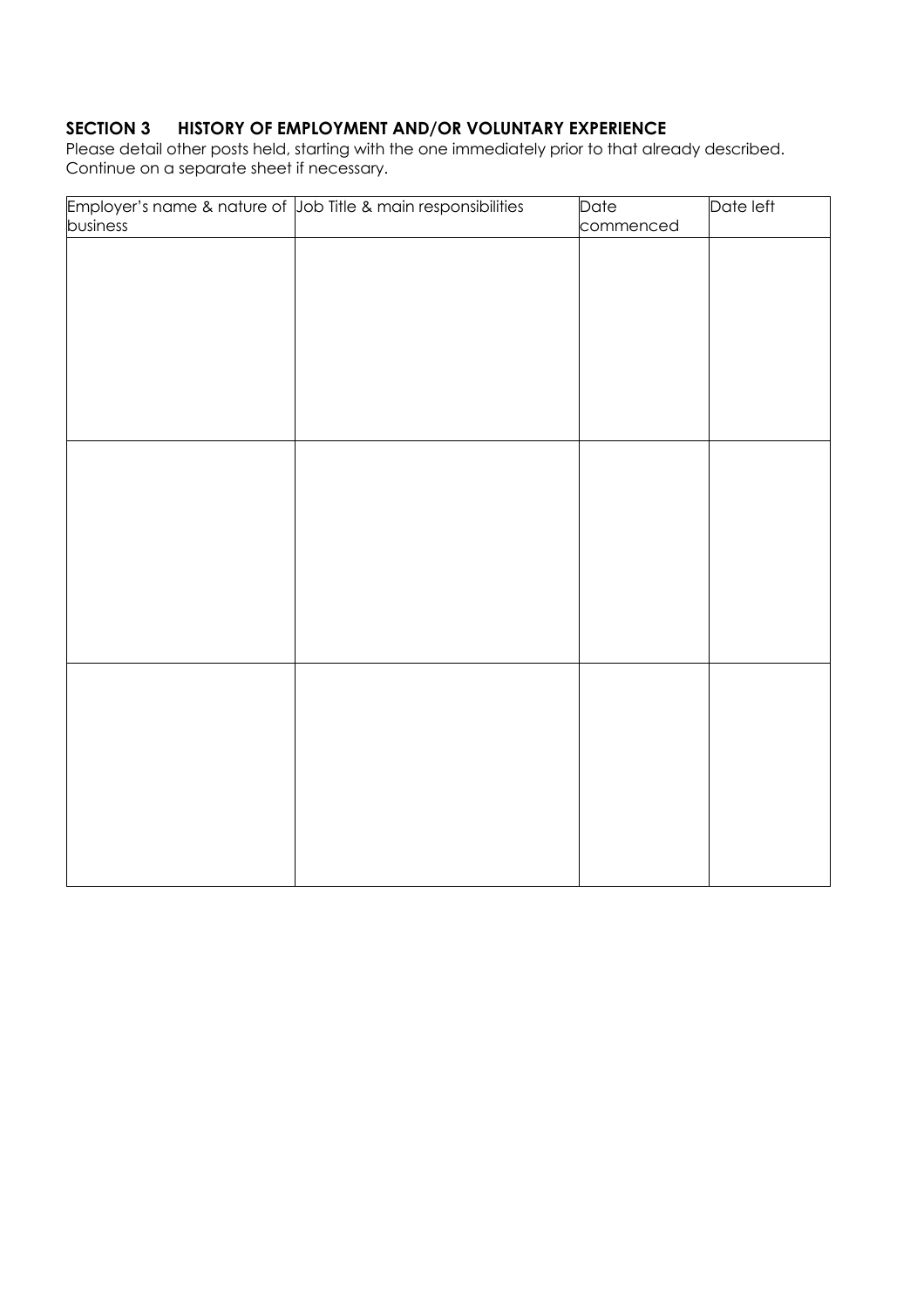## **SECTION 4 TRAINING & QUALIFICATIONS**

Please give details of relevant qualifications and institutions attended, detailing examinations and results and dates attended.

| Name of College or School | Detail of qualifications obtained,<br>examinations taken and results | Date commenced Date left |  |
|---------------------------|----------------------------------------------------------------------|--------------------------|--|
|                           |                                                                      |                          |  |
|                           |                                                                      |                          |  |
|                           |                                                                      |                          |  |
|                           |                                                                      |                          |  |
|                           |                                                                      |                          |  |
|                           |                                                                      |                          |  |
|                           |                                                                      |                          |  |
|                           |                                                                      |                          |  |
|                           |                                                                      |                          |  |

#### **OTHER TRAINING**

Please give details of any other relevant training, short courses or work-related training undertaken.

| <b>Training Provider</b> | Qualifications or certificate (if any) | Date commenced Date left |  |
|--------------------------|----------------------------------------|--------------------------|--|
|                          |                                        |                          |  |
|                          |                                        |                          |  |
|                          |                                        |                          |  |
|                          |                                        |                          |  |
|                          |                                        |                          |  |
|                          |                                        |                          |  |
|                          |                                        |                          |  |
|                          |                                        |                          |  |
|                          |                                        |                          |  |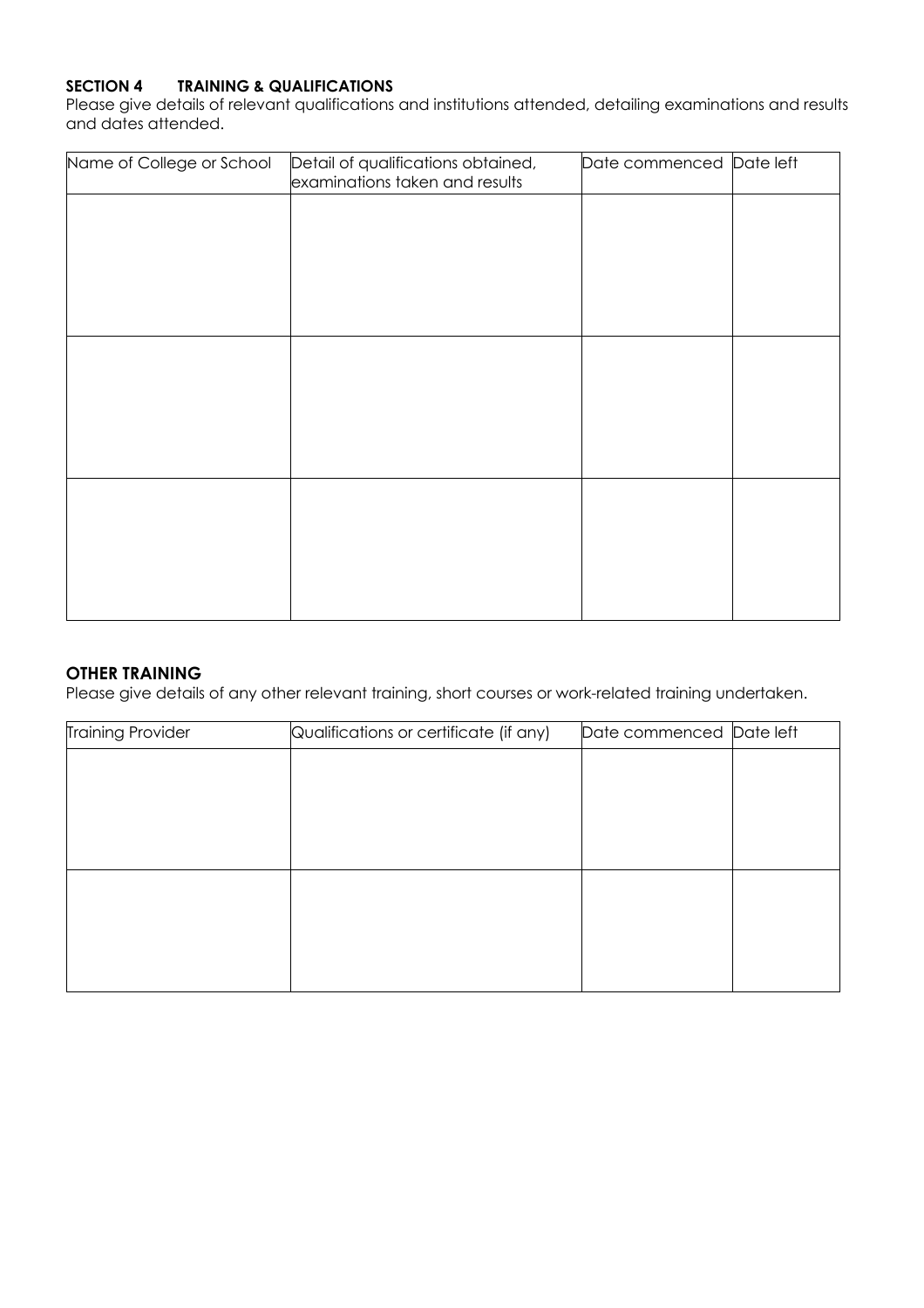# **SECTION 5 MEETING THE CRITERIA FOR THE POST**

Based on the Person Specification, please provide specific examples to show how you meet the essential and desirable criteria for this position.

Please note: in line with best recruitment practice, the selection panel must focus on your answers in this section (Section 5) of your application when shortlisting candidates. Please ensure you provide all relevant information to demonstrate how you meet essential and desirable criteria in this section even if you have stated it elsewhere in your application.

Please do not exceed the word limit, as any word over the limit will be redacted and not seen by the panel. No other materials will be considered in your application (CVs, etc).

**Income Generation – Fundraising / Sponsorship & Partnership Development / Sales & Audience Development** (in no more than 300 words, please respond to the essential and desirable criteria set out below)

## **Essential Criteria**

- Experience of formal writing
- Experience of working to schedules and deadlines
- Excellent written and oral communication skills
- Ability to initiate and follow through on ideas
- Proven administrative and operational success in the arts, cultural or heritage sectors

**Desirable Criteria**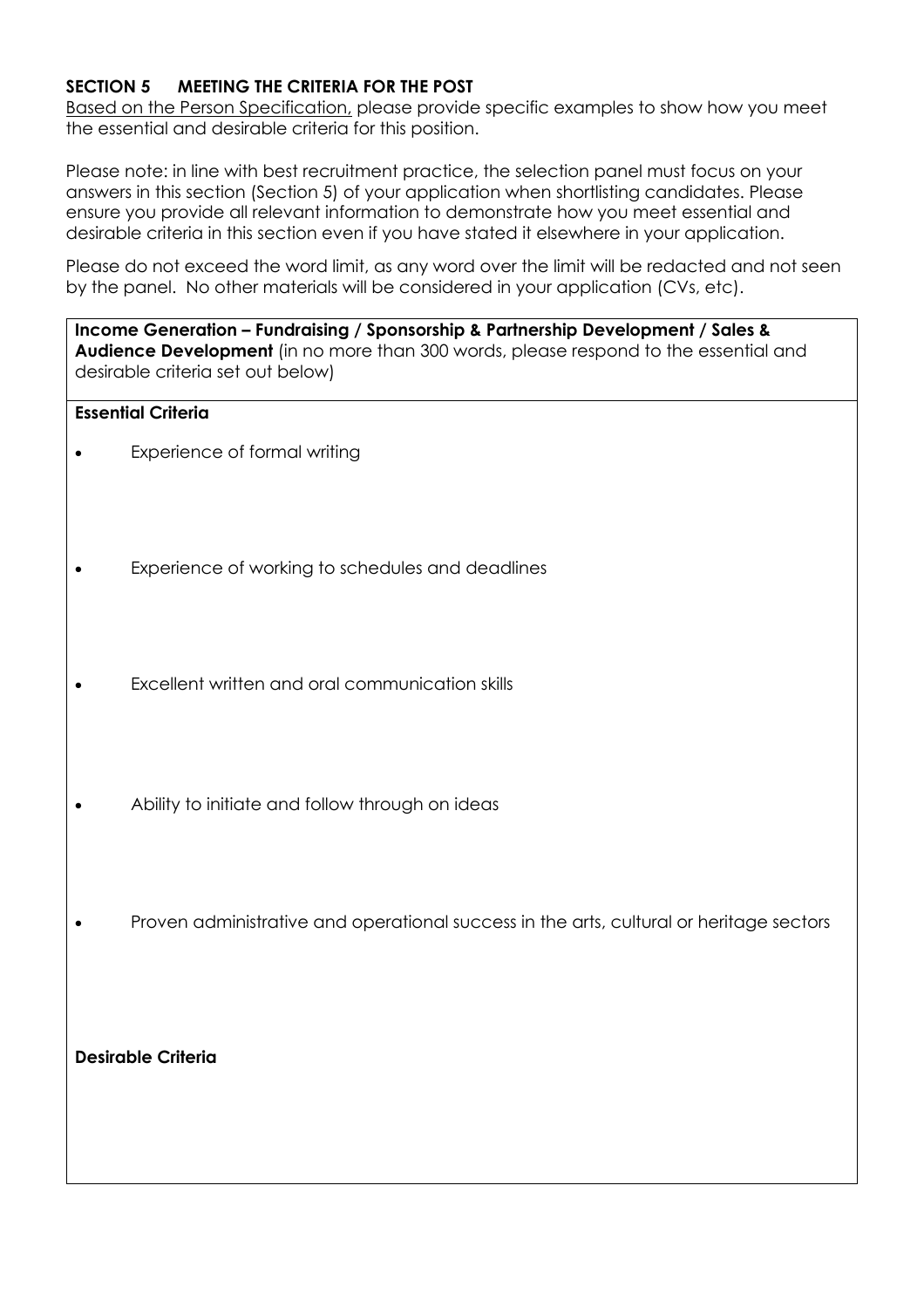**Event /Project Management** (in no more than 100 words, please respond to the essential and desirable criteria set out below)

## **Essential Criteria**

- Evidence of managing competing demands
- Ability to build effective working relationships

**Desirable Criteria**

**Administration / General** (in no more than 100 words, please respond to the essential and desirable criteria set out below)

#### **Essential Criteria**

• Ability to work with a high degree of accuracy and attention to detail

• High degree of computer literacy including keyboard skills, use of standard office software, internet and social media

• GCSE in English and Maths (or equivalent) – minimum grand C

**Desirable Criteria**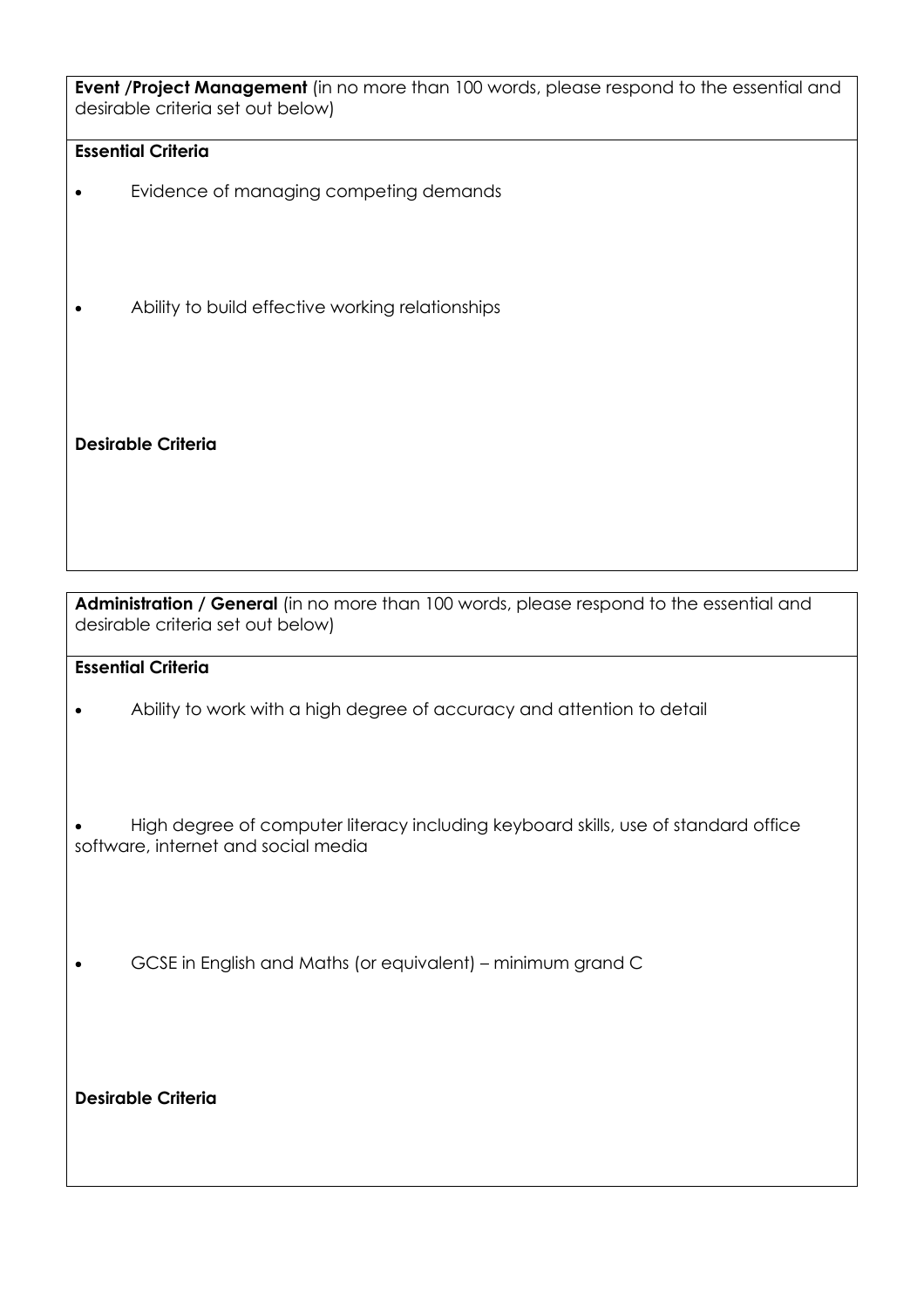# **SECTION 6: ADDITIONAL INFORMATION**

| Please supply any further information you feel would be valuable or relevant in considering this |  |
|--------------------------------------------------------------------------------------------------|--|
| application.                                                                                     |  |

### **SECTION 7: OTHER INTERESTS**

Please give details of any membership of professional societies, boards, institutions, and any voluntary work etc:

| Group/Society Name | Activities/Role undertaken | Date commenced Date left |
|--------------------|----------------------------|--------------------------|
|                    |                            |                          |
|                    |                            |                          |
|                    |                            |                          |
|                    |                            |                          |
|                    |                            |                          |
|                    |                            |                          |
|                    |                            |                          |
|                    |                            |                          |

#### **SECTION 8: ACCESS NI**

This position may involve regulated activity as it involves working with, or line-managing those working with unsupervised children or the same children on a regular basis.

#### **Is there any reason why you can't work in regulated activity?**



We may require you to submit an application for an Access NI Enhanced Check, which will include a referral to the Disclosure and Barring Service (DBS). We will provide you with full information of how to apply for an enhanced check if required, and you can let us know if you are happy for us to proceed with a DBS barring list check.

The Access NI Code of Practice is available at https://www.nidirect.gov.uk/publications/accessni-codepractice.

You have an opportunity later in the disclosure and monitoring form to tell us confidentially about any criminal convictions. Please note, a criminal conviction does not necessarily prevent you from working with us, it will depend on the activity you will be working on and the nature of your conviction. We have policies on the Recruitment of Ex-offenders and Data Protection & Security. Copies are available on request.